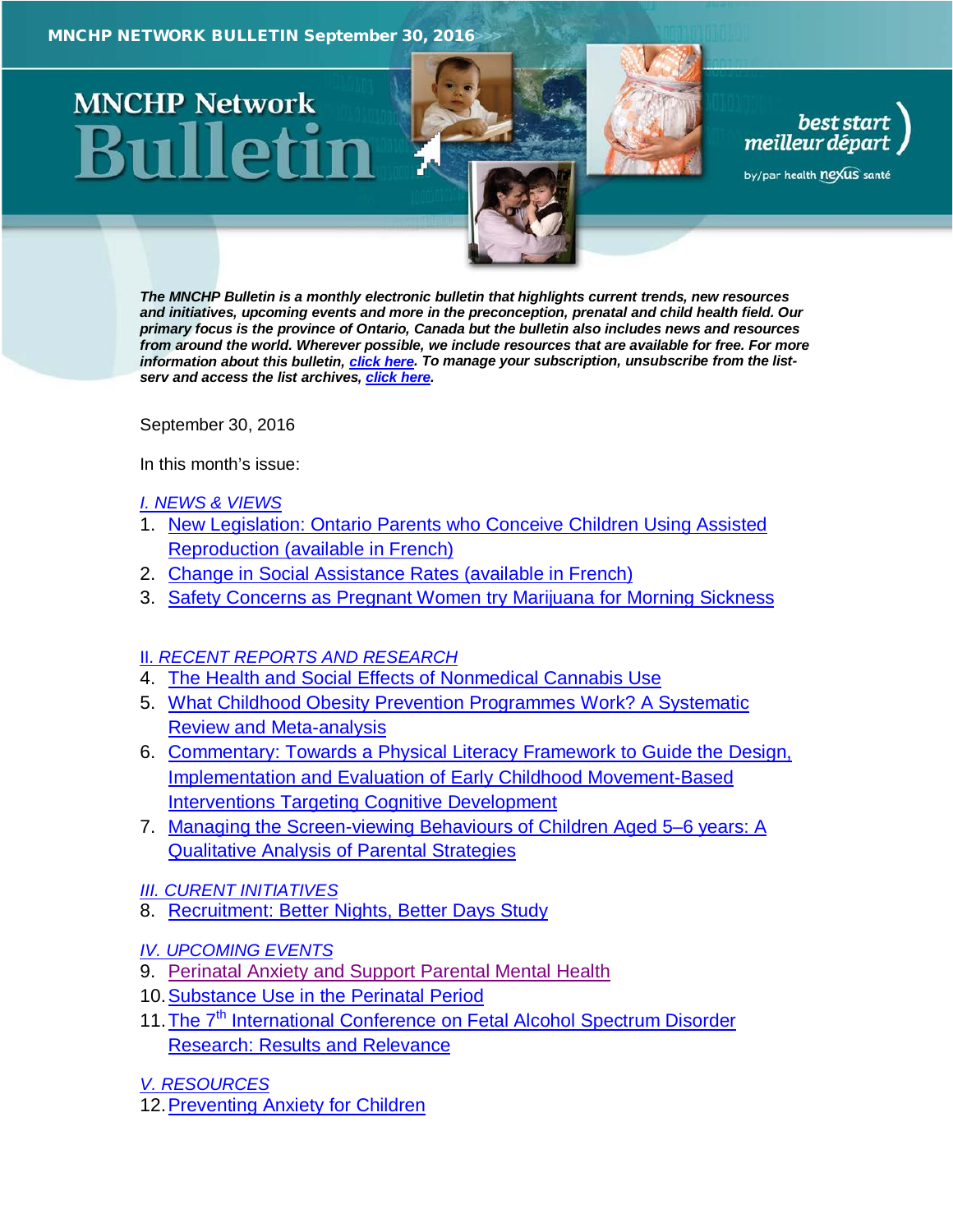- [13.Video: Tackling Child Obesity by Making the Healthy Choice the Default](#page-9-0)  **[Option](#page-9-0)**
- 14[.Responding to Trauma-related Behavioral Challenges in Children](#page-9-1)
- 15[.A Guide to Early Learning and Child Care in Ontario –](#page-9-2) 2016 Edition
- [16.Online Training on Reproductive Health in Emergency Preparedness and](#page-9-3)  [Response](#page-9-3)
- *[VI. FEATURED BEST START RESOURCES](#page-10-1)*
- 17[.My Reproductive Life Plan –](#page-10-2) Booklet (available in French)

# <span id="page-1-0"></span>I. NEWS & VIEWS

# <span id="page-1-1"></span>**1. New Legislation: Ontario Parents who Conceive Children Using Assisted Reproduction**

(available in French)

The Government of Ontario (2016, September 30) is introducing the "All Families Are Equal Act, 2016". If passed, it would ensure the legal status of parents is recognized clearly and equitably, whether they are LGBTQ2+ or straight, and whether their children were conceived with or without assistance. The current parentage law has not been updated since 1978 and parents who are not biologically related to their children often need to go to court to be legally recognized as their parents.

EN: [https://news.ontario.ca/mag/en/2016/09/ontario-to-introduce-legislation](https://news.ontario.ca/mag/en/2016/09/ontario-to-introduce-legislation-ensuring-equal-treatment-for-all-families.html?utm_source=ondemand&utm_medium=email&utm_campaign=p)[ensuring-equal-treatment-for-all-](https://news.ontario.ca/mag/en/2016/09/ontario-to-introduce-legislation-ensuring-equal-treatment-for-all-families.html?utm_source=ondemand&utm_medium=email&utm_campaign=p)

[families.html?utm\\_source=ondemand&utm\\_medium=email&utm\\_campaign=p](https://news.ontario.ca/mag/en/2016/09/ontario-to-introduce-legislation-ensuring-equal-treatment-for-all-families.html?utm_source=ondemand&utm_medium=email&utm_campaign=p) FR: [https://news.ontario.ca/mag/fr/2016/09/lontario-presentera-une-loi-qui](https://news.ontario.ca/mag/fr/2016/09/lontario-presentera-une-loi-qui-assurera-un-traitement-egal-pour-toutes-les-familles.html)[assurera-un-traitement-egal-pour-toutes-les-familles.html](https://news.ontario.ca/mag/fr/2016/09/lontario-presentera-une-loi-qui-assurera-un-traitement-egal-pour-toutes-les-familles.html)

[\[Return to top\]](#page-0-0)

# <span id="page-1-2"></span>**2. Change in Social Assistance Rates**

(available in French)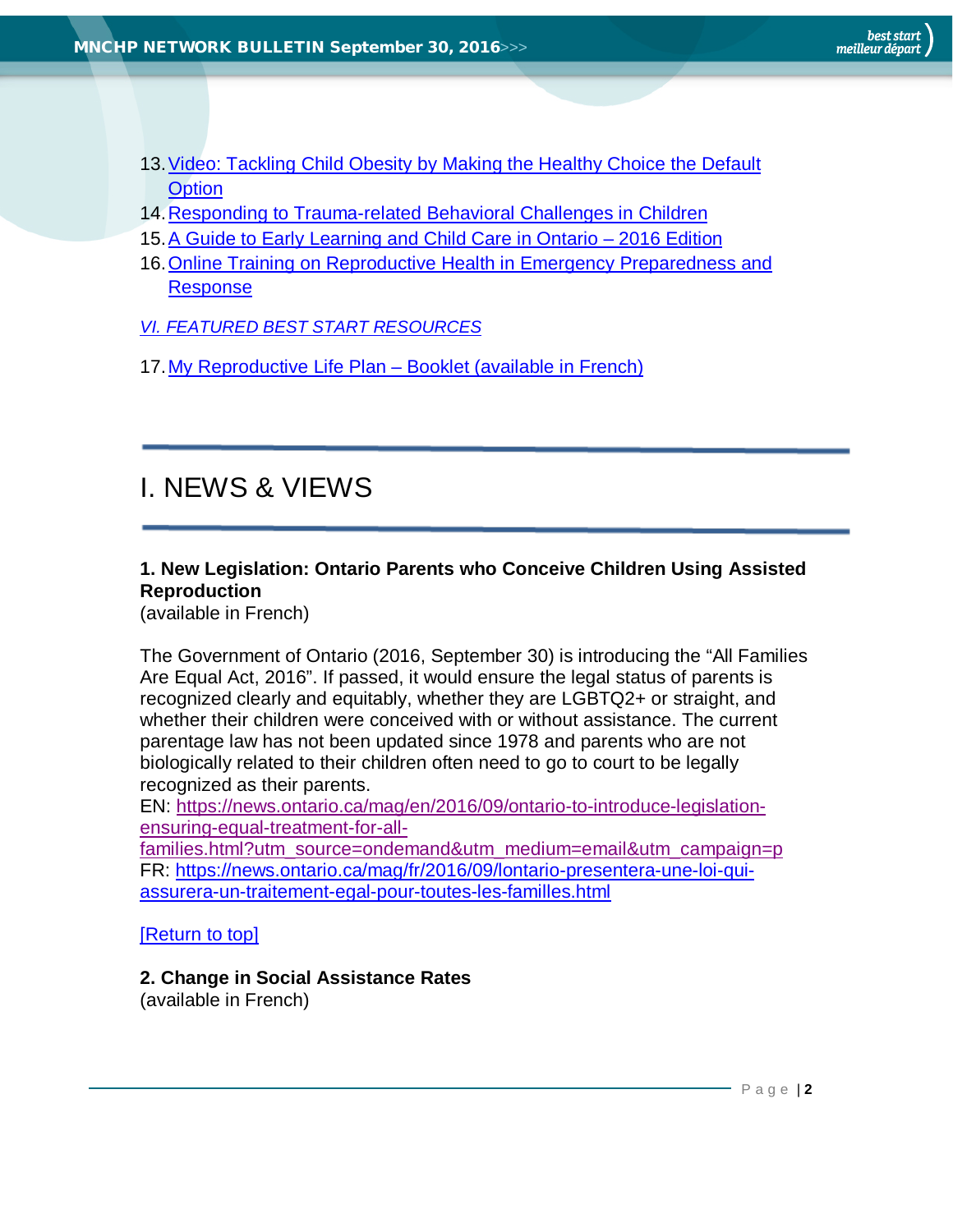The Government of Ontario (2016, September 29) is increasing social assistance rates for people receiving support from Ontario Works and Ontario Disability Support Program (ODSP). This fall the new rate increases come into effect in September 2016 for ODSP and in October 2016 for Ontario Works. The increase includes an additional:

- \$25 per month for single adults receiving Ontario Works
- 1.5% for families receiving Ontario Works
- 1.5% for individuals with disabilities who receive ODSP

Support is also increasing by 1.5% for parents who receive income through the Assistance for Children with Severe Disabilities program.

EN: [https://news.ontario.ca/mcss/en/2016/09/ontario-increasing-social](https://news.ontario.ca/mcss/en/2016/09/ontario-increasing-social-assistance-rates.html?utm_source=ondemand&utm_medium=email&utm_campaign=p)[assistance-](https://news.ontario.ca/mcss/en/2016/09/ontario-increasing-social-assistance-rates.html?utm_source=ondemand&utm_medium=email&utm_campaign=p)

[rates.html?utm\\_source=ondemand&utm\\_medium=email&utm\\_campaign=p](https://news.ontario.ca/mcss/en/2016/09/ontario-increasing-social-assistance-rates.html?utm_source=ondemand&utm_medium=email&utm_campaign=p) FR: [https://news.ontario.ca/mcss/fr/2016/09/lontario-augmente-les-taux-de-laide](https://news.ontario.ca/mcss/fr/2016/09/lontario-augmente-les-taux-de-laide-sociale.html)[sociale.html](https://news.ontario.ca/mcss/fr/2016/09/lontario-augmente-les-taux-de-laide-sociale.html)

#### [\[Return to top\]](#page-0-0)

#### <span id="page-2-0"></span>**3. Safety Concerns as Pregnant Women try Marijuana for Morning Sickness**

CTV News (2016, June 23) conducted an interview with an anonymous pregnant woman who often stirred a tiny spoonful of marijuana oil into her morning coffee during her first trimester to stop her morning sickness. Andrea Smith, an associate professor at the University of Ottawa's School of Psychology shares the results of her MRI research that shows that brain function is changed in young adults whose mothers smoked marijuana during pregnancy. The article highlights that "with many women looking for options to treat nausea in pregnancy, and with marijuana about to become even more widely available in Canada, it's possible that the drug's use during pregnancy will grow" (CTV News, 2016, June 23).

[www.ctvnews.ca/health/health-headlines/safety-concerns-as-pregnant-women](http://www.ctvnews.ca/health/health-headlines/safety-concerns-as-pregnant-women-try-marijuana-for-morning-sickness-1.2959687?hootPostID=04a77d81bd2d0fbf7cac4d1f9e2df354)[try-marijuana-for-morning-sickness-](http://www.ctvnews.ca/health/health-headlines/safety-concerns-as-pregnant-women-try-marijuana-for-morning-sickness-1.2959687?hootPostID=04a77d81bd2d0fbf7cac4d1f9e2df354)

[1.2959687?hootPostID=04a77d81bd2d0fbf7cac4d1f9e2df354](http://www.ctvnews.ca/health/health-headlines/safety-concerns-as-pregnant-women-try-marijuana-for-morning-sickness-1.2959687?hootPostID=04a77d81bd2d0fbf7cac4d1f9e2df354)

[\[Return to top\]](#page-0-0)

# <span id="page-2-1"></span>II. RECENT REPORTS AND RESEARCH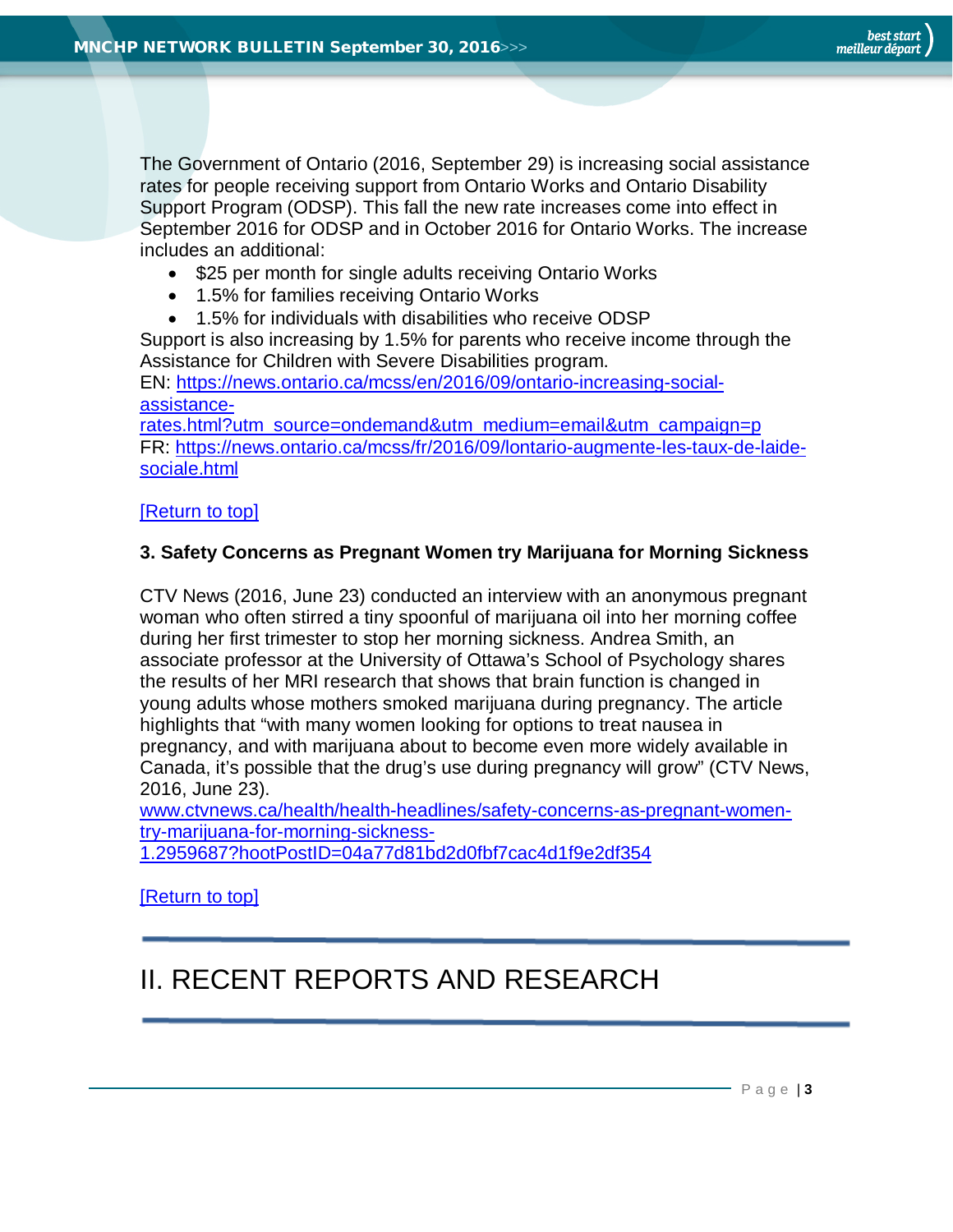# **\* indicates journal subscription required for full text access**

# <span id="page-3-0"></span>**4. The Health and Social Effects of Nonmedical Cannabis Use**

World Health Organization. (2016). *The health and social effects of nonmedical cannabis use*. Retrieved from [www.who.int/substance\\_abuse/publications/msb\\_cannabis\\_report.pdf](http://www.who.int/substance_abuse/publications/msb_cannabis_report.pdf)

This report provides detailed information on the health and social effects of nonmedical cannabis use. The following topics are covered:

- Cannabis substance profile and health impact
- Epidemiology of cannabis use, disorders and treatment
- Neurobiology of cannabis use
- Short-term effects of cannabis
- Mental health and psychosocial outcomes of long-term cannabis use
- Long-term cannabis use and noncommunicable diseases
- Prevention and treatment

[www.who.int/substance\\_abuse/publications/msb\\_cannabis\\_report.pdf](http://www.who.int/substance_abuse/publications/msb_cannabis_report.pdf)

# [\[Return to top\]](#page-0-0)

# <span id="page-3-1"></span>**5. \*What childhood obesity prevention programmes work? A systematic review and meta-analysis**

Wang, Y., Cai, L., Wu, Y., Wilson, R., Weston, C., Fawole, . . . Segal, J. (2015). What childhood obesity prevention programmes work? A systematic review and meta-analysis. *Obesity Reviews*, *16*(7), 547-565. doi: 10.1111/obr.12277

# ABSTRACT:

Previous reviews of childhood obesity prevention have focused largely on schools and findings have been inconsistent. Funded by the US Agency for Healthcare Research and Quality (AHRQ) and the National Institutes of Health, we systematically evaluated the effectiveness of childhood obesity prevention programmes conducted in high-income countries and implemented in various settings. We searched MEDLINE, Embase, PsycINFO, CINAHL, ClinicalTrials.gov and the Cochrane Library from inception through 22 April 2013 for relevant studies, including randomized controlled trials, quasi-experimental studies and natural experiments, targeting diet, physical activity or both, and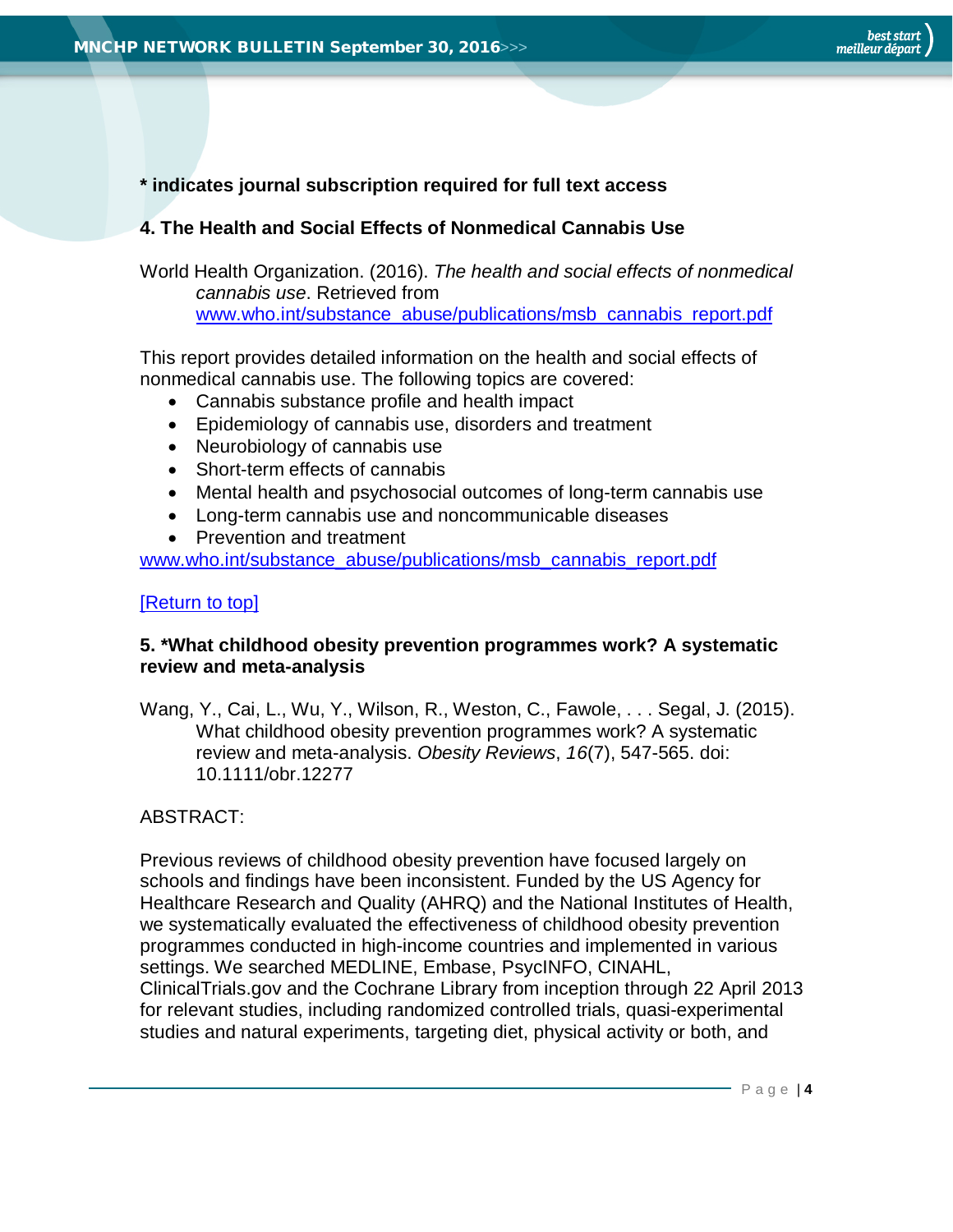conducted in children aged 2-18 in high-income countries. Two reviewers independently abstracted the data. The strength of evidence (SOE) supporting interventions was graded for each study setting (e.g. home, school). Metaanalyses were performed on studies judged sufficiently similar and appropriate to pool using random effect models. This paper reported our findings on various adiposity-related outcomes. We identified 147 articles (139 intervention studies) of which 115 studies were primarily school based, although other settings could have been involved. Most were conducted in the United States and within the past decade. SOE was high for physical activity-only interventions delivered in schools with home involvement or combined diet-physical activity interventions delivered in schools with both home and community components. SOE was moderate for school-based interventions targeting either diet or physical activity, combined interventions delivered in schools with home or community components or combined interventions delivered in the community with a school component. SOE was low for combined interventions in childcare or home settings. Evidence was insufficient for other interventions. In conclusion, at least moderately strong evidence supports the effectiveness of school-based interventions for preventing childhood obesity. More research is needed to evaluate programmes in other settings or of other design types, especially environmental, policy and consumer health informatics-oriented interventions. [http://www.healthevidence.org/view-article.aspx?a=childhood-obesity-prevention](http://www.healthevidence.org/view-article.aspx?a=childhood-obesity-prevention-programmes-work-systematic-review-meta-analysis-29590&utm_source=Health+Evidence+News+July%2716&utm_campaign=b12b9903d2-New_at_Health_Evidence_July_2016&utm_medium=email&utm_term=0_1c5bb87325-b12b9903d2-100384525%20%20http://onlinelibrary.wiley.com/journal/10.1111/(ISSN)1467-789X/issues)[programmes-work-systematic-review-meta-analysis-](http://www.healthevidence.org/view-article.aspx?a=childhood-obesity-prevention-programmes-work-systematic-review-meta-analysis-29590&utm_source=Health+Evidence+News+July%2716&utm_campaign=b12b9903d2-New_at_Health_Evidence_July_2016&utm_medium=email&utm_term=0_1c5bb87325-b12b9903d2-100384525%20%20http://onlinelibrary.wiley.com/journal/10.1111/(ISSN)1467-789X/issues)

[29590&utm\\_source=Health+Evidence+News+July%2716&utm\\_campaign=b12b9](http://www.healthevidence.org/view-article.aspx?a=childhood-obesity-prevention-programmes-work-systematic-review-meta-analysis-29590&utm_source=Health+Evidence+News+July%2716&utm_campaign=b12b9903d2-New_at_Health_Evidence_July_2016&utm_medium=email&utm_term=0_1c5bb87325-b12b9903d2-100384525%20%20http://onlinelibrary.wiley.com/journal/10.1111/(ISSN)1467-789X/issues) [903d2-](http://www.healthevidence.org/view-article.aspx?a=childhood-obesity-prevention-programmes-work-systematic-review-meta-analysis-29590&utm_source=Health+Evidence+News+July%2716&utm_campaign=b12b9903d2-New_at_Health_Evidence_July_2016&utm_medium=email&utm_term=0_1c5bb87325-b12b9903d2-100384525%20%20http://onlinelibrary.wiley.com/journal/10.1111/(ISSN)1467-789X/issues)

New at Health Evidence July 2016&utm medium=email&utm\_term=0\_1c5bb8 [7325-b12b9903d2-](http://www.healthevidence.org/view-article.aspx?a=childhood-obesity-prevention-programmes-work-systematic-review-meta-analysis-29590&utm_source=Health+Evidence+News+July%2716&utm_campaign=b12b9903d2-New_at_Health_Evidence_July_2016&utm_medium=email&utm_term=0_1c5bb87325-b12b9903d2-100384525%20%20http://onlinelibrary.wiley.com/journal/10.1111/(ISSN)1467-789X/issues)

[100384525%20%20http://onlinelibrary.wiley.com/journal/10.1111/\(ISSN\)1467-](http://www.healthevidence.org/view-article.aspx?a=childhood-obesity-prevention-programmes-work-systematic-review-meta-analysis-29590&utm_source=Health+Evidence+News+July%2716&utm_campaign=b12b9903d2-New_at_Health_Evidence_July_2016&utm_medium=email&utm_term=0_1c5bb87325-b12b9903d2-100384525%20%20http://onlinelibrary.wiley.com/journal/10.1111/(ISSN)1467-789X/issues) [789X/issues](http://www.healthevidence.org/view-article.aspx?a=childhood-obesity-prevention-programmes-work-systematic-review-meta-analysis-29590&utm_source=Health+Evidence+News+July%2716&utm_campaign=b12b9903d2-New_at_Health_Evidence_July_2016&utm_medium=email&utm_term=0_1c5bb87325-b12b9903d2-100384525%20%20http://onlinelibrary.wiley.com/journal/10.1111/(ISSN)1467-789X/issues)

<http://onlinelibrary.wiley.com/doi/10.1111/obr.2015.16.issue-7/issuetoc>

#### [\[Return to top\]](#page-0-0)

#### <span id="page-4-0"></span>**6. Commentary: Towards a Physical Literacy Framework to Guide the Design, Implementation and Evaluation of Early Childhood Movement-Based Interventions Targeting Cognitive Development**

Ciarney, J., Bedard, C., Dudley, D., & Kriellaars, D. (2016). Towards a Physical Literacy Framework to Guide the Design, Implementation and Evaluation of Early Childhood Movement-Based Interventions Targeting Cognitive Development. *Annals of Sports Medicine and Research, 3*(4), 1073.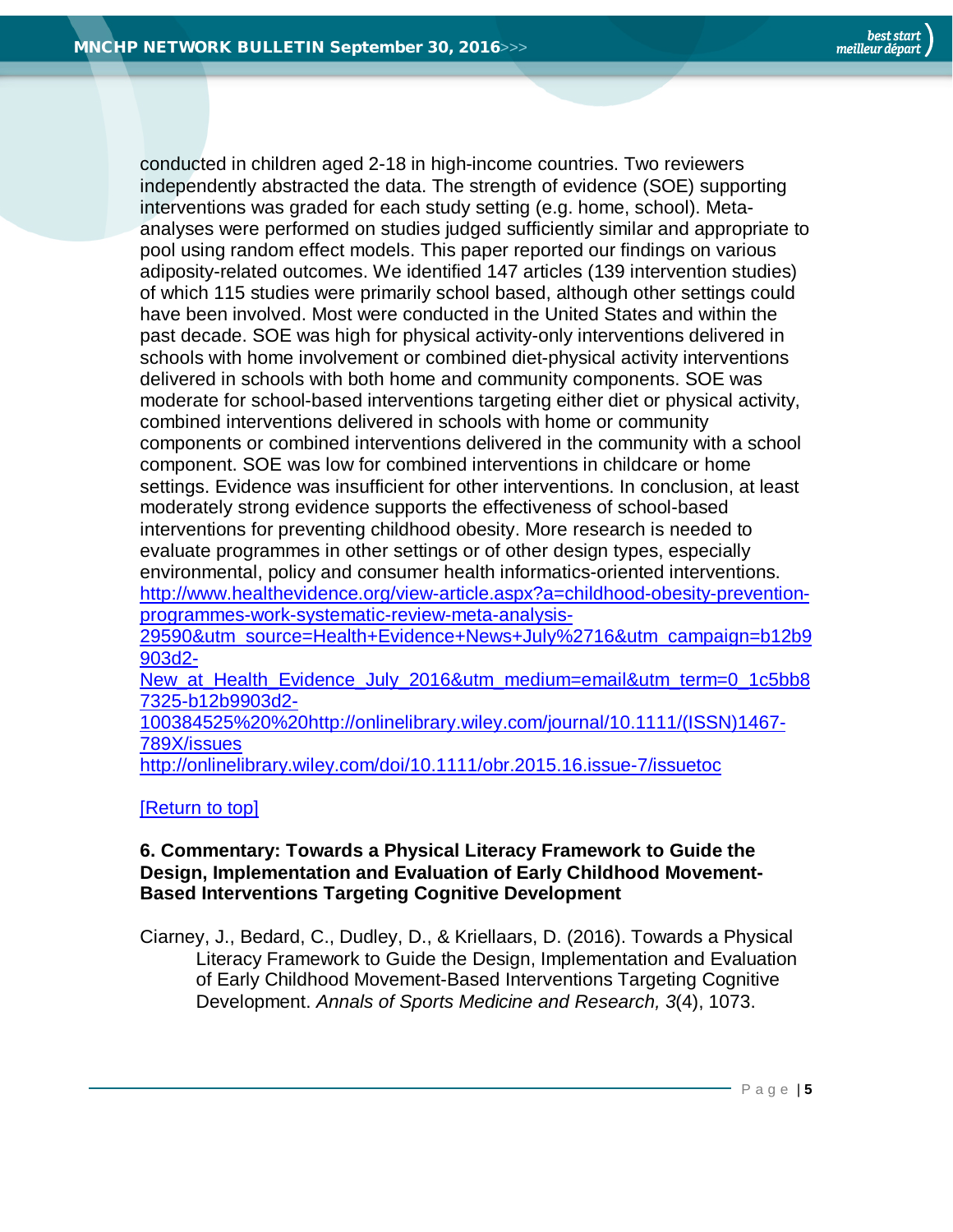## ABSTRACT:

In this commentary, an argument for using physical literacy as a guiding framework for the design, implementation and evaluation of physical activity interventions targeting cognitive development in early childhood is offered. While physical activity and exercise have been shown to be positively linked to cognitive development, selecting the right kinds of activities for children, particularly in the first six years of life, is critical to ensuring children stay engaged and benefit from participation. The concept of "thinking movement" has been described before, where emphasis is placed not only on the importance of physical activity, but the combination of cognitive (e.g., problem solving) and movement based skills together as necessary for stimulating positive change in cognitive ability. Physical literacy offers great potential as a framework beyond thinking movement because it focuses not only on movement (motor skill) and physical activity, but also affective (fun) and motivational domains such as competence and confidence. The intersections of motor skill, positive affect and motivation are the core elements required to ensure children want to be active and are critical for maintenance of physical activity across the life-course. [www.jscimedcentral.com/SportsMedicine/sportsmedicine-3-1073.pdf](http://www.jscimedcentral.com/SportsMedicine/sportsmedicine-3-1073.pdf)

#### [\[Return to top\]](#page-0-0)

#### <span id="page-5-0"></span>**7. Managing the Screen-viewing Behaviours of Children Aged 5–6 years: A Qualitative Analysis of Parental Strategies**

Jago, R., Zahra, J., Edwards, M. J., Kesten, J. M., Solomon-Moore, E., Thompson, J. L., & Sebire, S. J. (2016). Managing the screen-viewing behaviours of children aged 5–6 years: a qualitative analysis of parental strategies. *BMJ Open, 6*(3). *[doi:10.1136/bmjopen-2015-010355](http://bmjopen.bmj.com/content/6/3/e010355.full)*

# **ABSTRACT:**

#### **Objectives**:

The present study used qualitative methods to: (1) examine the strategies that were used by parents of children aged 5–6 years to manage screen viewing; (2) identify key factors that affect the implementation of the strategies and (3) develop suggestions for future intervention content.

#### **Design**:

Telephone interviews were conducted with parents of children aged 5–6 years participating in a larger study. Interviews were transcribed verbatim and analysed

Page | **6**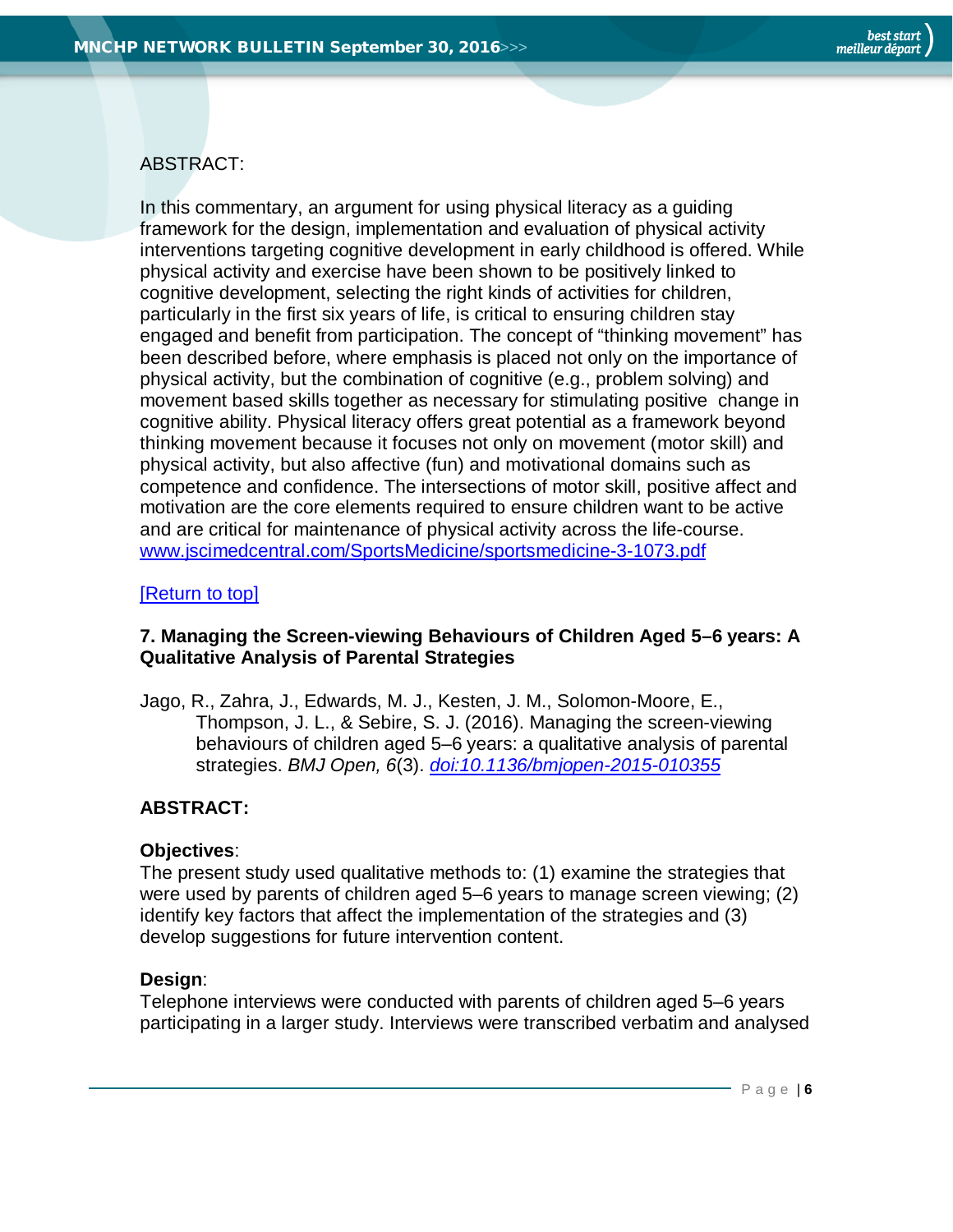using an inductive and deductive content analysis. Coding and theme generation was iterative and refined throughout.

## **Setting**:

Parents were recruited through 57 primary schools located in the greater Bristol area (UK).

#### **Participants:**

53 parents of children aged 5–6 years.

#### **Results:**

Parents reported that for many children, screen viewing was a highly desirable behaviour that was difficult to manage, and that parents used the provision of screen viewing as a tool for reward and/or punishment. Parents managed screen viewing by setting limits in relation to daily events such as meals, before and after school, and bedtime. Screen-viewing rules were often altered depending on parental preferences and tasks. Inconsistent messaging within and between parents represented a source of conflict at times. Potential strategies to facilitate reducing screen viewing were identified, including setting screen-viewing limits in relation to specific events, collaborative rule setting, monitoring that involves mothers, fathers and the child, developing a family-specific set of alternative activities to screen viewing and developing a child's ability to self-monitor their own screen viewing.

#### **Conclusions:**

Managing screen viewing is a challenge for many parents and can often cause tension in the home. The data presented in this paper provide key suggestions of new approaches that could be incorporated into behaviour change programmes to reduce child screen viewing.

<http://bmjopen.bmj.com/content/6/3/e010355.full>

[\[Return to top\]](#page-0-0)

# <span id="page-6-0"></span>III. CURRENT INITIATIVES

<span id="page-6-1"></span>**8. Recruitment: Better Nights, Better Days Study**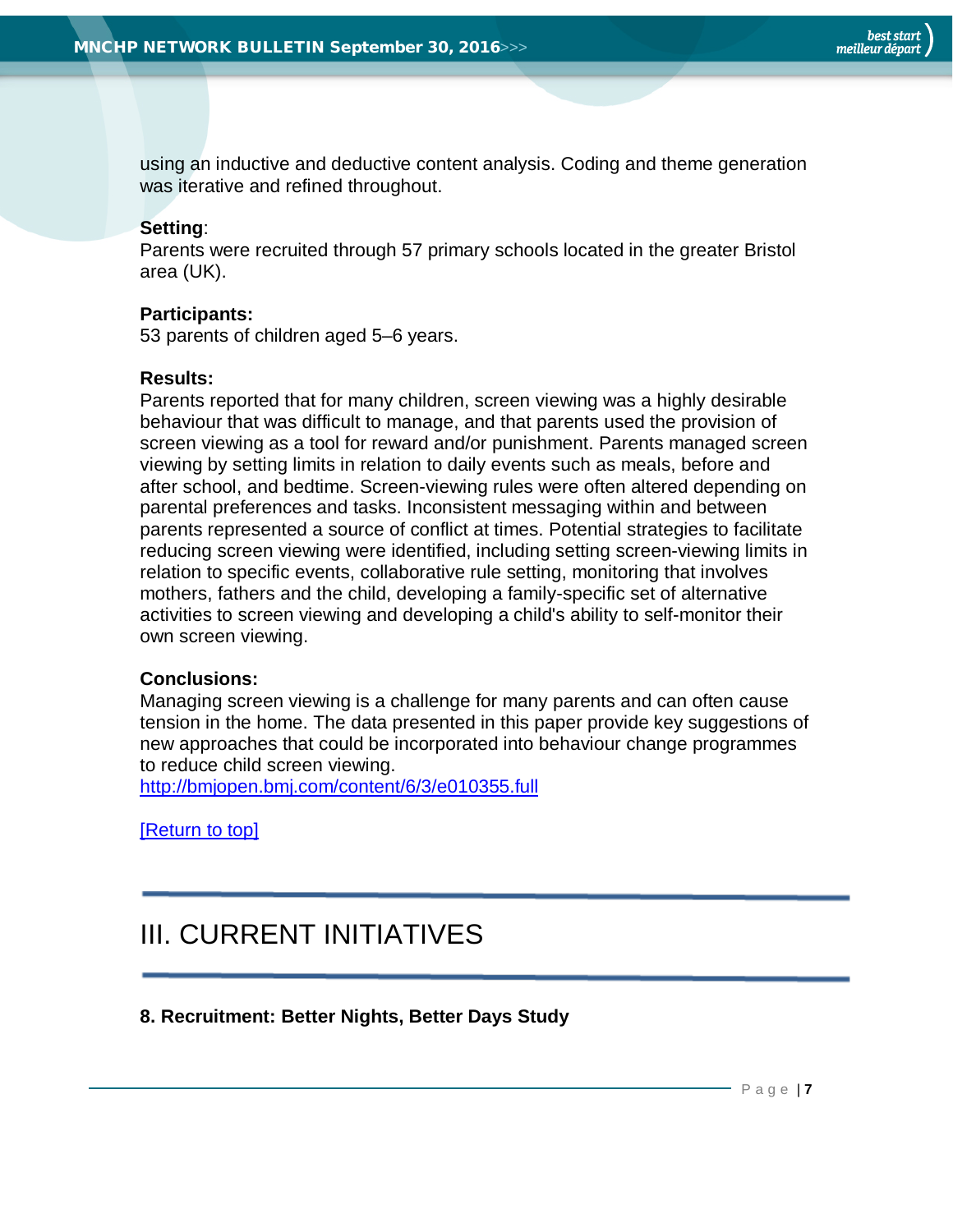Better Nights, Better Days is an online program offering support and assistance for parents who have children with sleep problems. People are eligible to take part if their child: resists bedtime, has trouble falling asleep, frequently wakes up in the middle of the night or wakes up too early in the morning. <http://betternightsbetterdays.ca/>

[\[Return to top\]](#page-0-0)

# <span id="page-7-0"></span>IV. UPCOMING EVENTS

#### <span id="page-7-1"></span>**9. Perinatal Anxiety and Support Parental Mental Health**

November 15, 2016: North Bay, ON November 22, 2016: Belleville, ON

Mental health issues are common concerns for service providers working with prenatal clients and parents of young children. This workshop will help service providers better understand perinatal anxiety and provide information to support parents with mental health issues of all kinds. Perinatal anxiety will be described in detail and participants will have the opportunity to consider how, where and when to refer parents/caregivers living with anxiety in their local community. Strategies to support parents with mental health issues will be briefly discussed and participants will consider how to use Best Start Resource Centre strategies/resources in their own programs.

North Bay: [http://en.beststart.org/event/workshop-perinatal-anxiety-and](http://en.beststart.org/event/workshop-perinatal-anxiety-and-supporting-parental-mental-health-north-bay)[supporting-parental-mental-health-north-bay](http://en.beststart.org/event/workshop-perinatal-anxiety-and-supporting-parental-mental-health-north-bay) Belleville: [http://en.beststart.org/event/workshop-perinatal-anxiety-and-](http://en.beststart.org/event/workshop-perinatal-anxiety-and-supporting-parental-mental-health-belleville)

[supporting-parental-mental-health-belleville](http://en.beststart.org/event/workshop-perinatal-anxiety-and-supporting-parental-mental-health-belleville)

[\[Return to top\]](#page-0-0)

#### <span id="page-7-2"></span>**10. Substance Use in the Perinatal Period**

November 21, 2016: Ottawa, ON

This one-day workshop provides a solid foundation of theoretical and clinical knowledge to facilitate effective care of mothers and newborns who are impacted by substance use in the perinatal period. It is intended for interprofessional health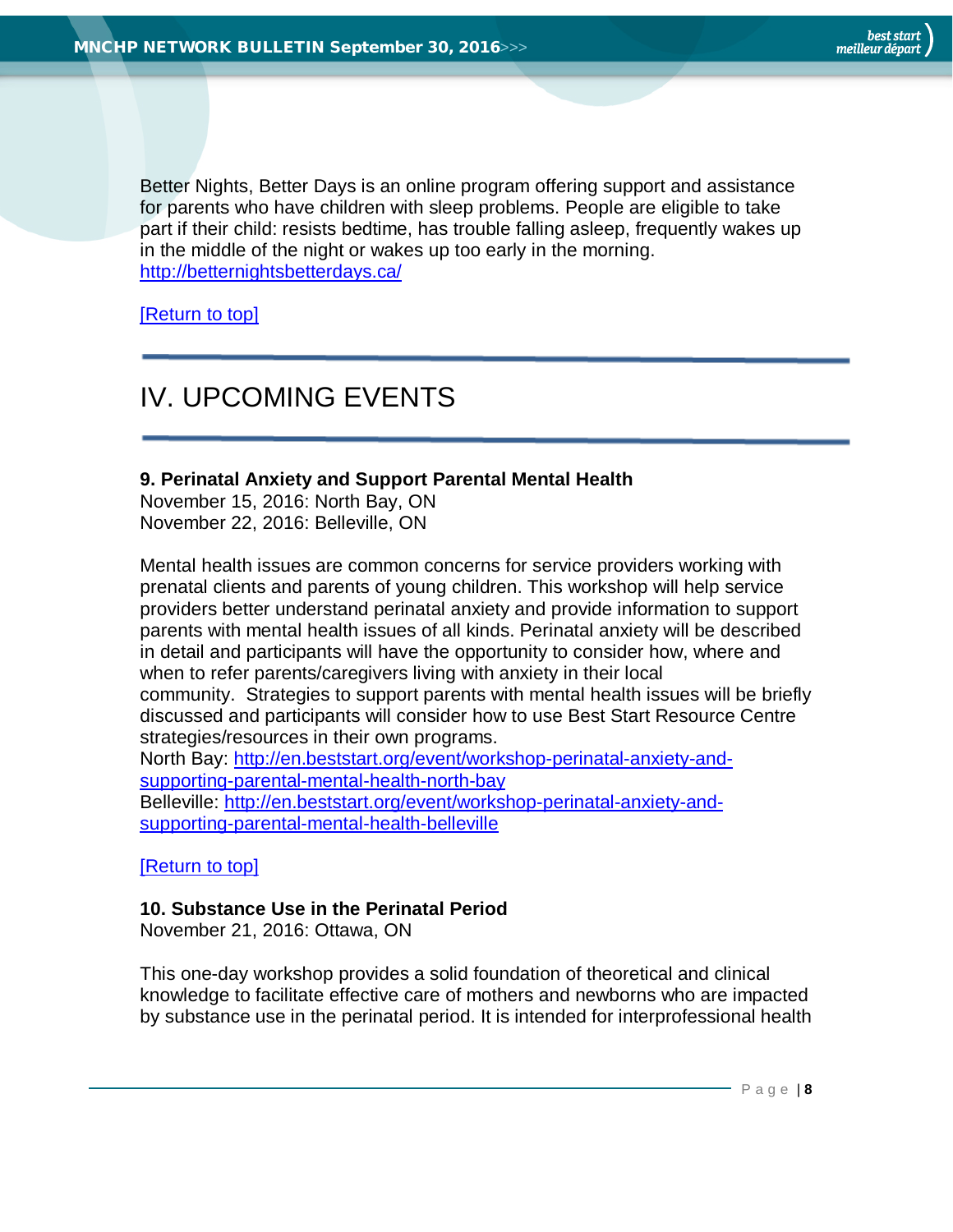care providers and social service providers who care for childbearing families during pregnancy and postnatal periods.

<https://cmnrp.simplesignup.ca/en/1801/index.php?m=eventSummary>

# [\[Return to top\]](#page-0-0)

# <span id="page-8-0"></span>**11. The 7th International Conference on Fetal Alcohol Spectrum Disorder Research: Results and Relevance**

March 1-4, 2017: Vancouver, BC

This advanced level conference continues to bring together experts from multiple disciplines to share international research. From the pure science, to prevention, diagnosis and intervention across the lifespan, the conference will address the implications of this research and promote scientific/community collaboration. It provides an opportunity to enhance understanding of the relationships between knowledge and research and critical actions related to FASD. <http://interprofessional.ubc.ca/FASD2017/default.asp>

[\[Return to top\]](#page-0-0)

# <span id="page-8-1"></span>V. RESOURCES

# <span id="page-8-2"></span>**12. Preventing Anxiety for Children**

The *Children's Mental Health Research Quarterly* provides summaries of the best available research evidence on a variety of children's mental health topics, prepared using systematic review and synthesis methods adapted from the [Cochrane Collaboration](http://www.cochrane-handbook.org/) and [Evidence-Based Mental Health.](http://ebmh.bmj.com/content/15/2/e3.full?sid=9a709906-a9ed-4144-bd35-297c433bd2ec) The goal is to improve outcomes for children by informing policy and practice. This issue focuses on preventing anxiety for children. <http://childhealthpolicy.ca/wp-content/uploads/2016/04/RQ-10-16-Spring.pdf>

Executive summary: [http://childhealthpolicy.ca/wp-content/uploads/2016/04/ES-](http://childhealthpolicy.ca/wp-content/uploads/2016/04/ES-16-01-Spring-2016.pdf)[16-01-Spring-2016.pdf](http://childhealthpolicy.ca/wp-content/uploads/2016/04/ES-16-01-Spring-2016.pdf)

# [\[Return to top\]](#page-0-0)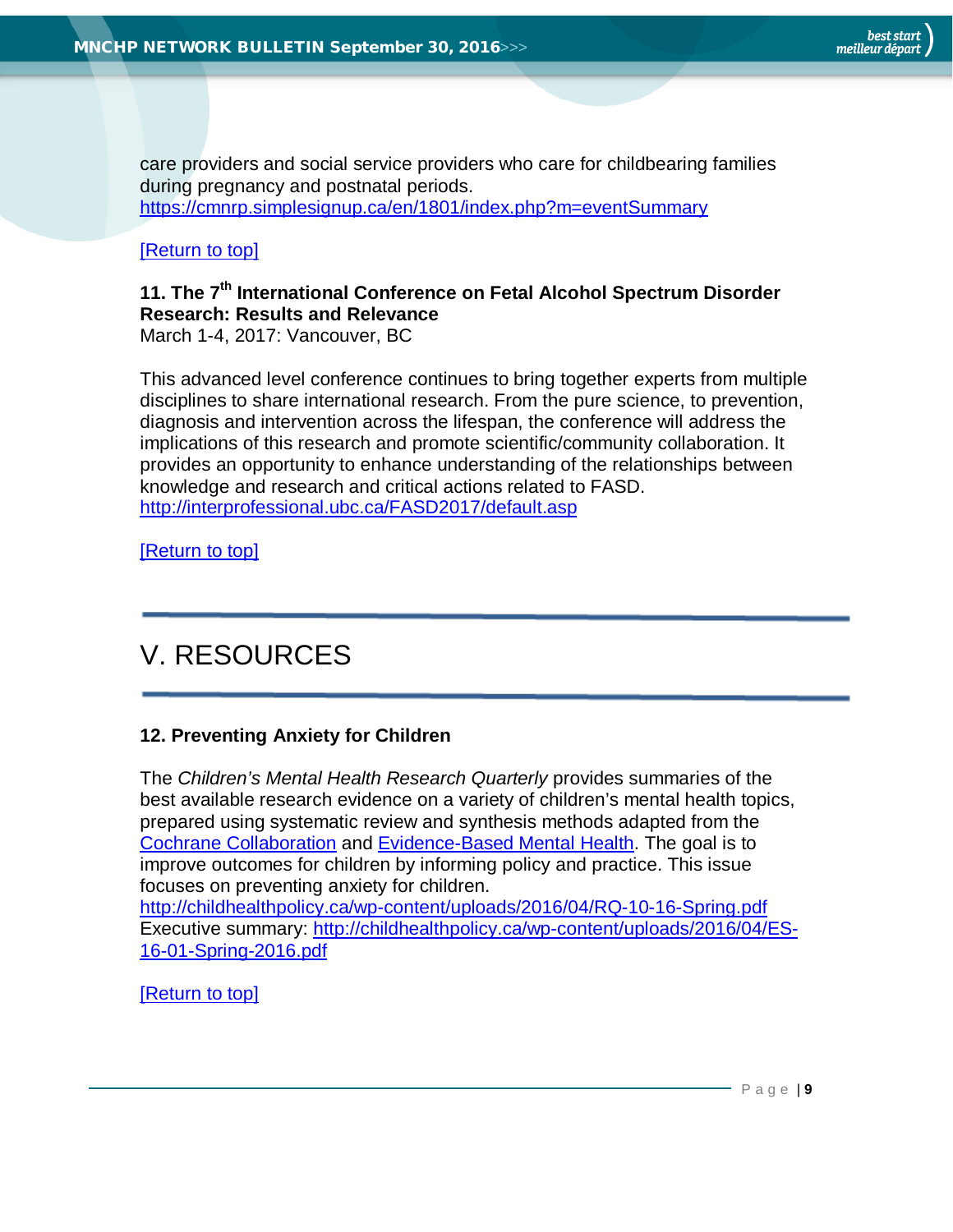# <span id="page-9-0"></span>**13. Video: Tackling Child Obesity by Making the Healthy Choice the Default Option**

Alex Munter, President and CEO of the Children's Hospital of Eastern Ontario (CHEO), discusses child obesity. He notes that childhood obesity is a moral issue because it deprives millions of children of a healthy future. He said in 20 years we will look back on today and ask: Why did a multi-billion-dollar industry market junk food to 3-year-olds? How did a culture of obesity become the norm? Obesity is the defining health issue of this generation, like smoking was of the last. How can we change that? (Munter, 2016).

[https://www.youtube.com/watch?list=PLOX2gVgWFaCWSqKECLMqMMvx6jBxE](https://www.youtube.com/watch?list=PLOX2gVgWFaCWSqKECLMqMMvx6jBxEHugm&time_continue=2&v=r1voXIcYfNs) [Hugm&time\\_continue=2&v=r1voXIcYfNs](https://www.youtube.com/watch?list=PLOX2gVgWFaCWSqKECLMqMMvx6jBxEHugm&time_continue=2&v=r1voXIcYfNs)

#### [\[Return to top\]](#page-0-0)

# <span id="page-9-1"></span>**14. Responding to Trauma-related Behavioral Challenges in Children**

This handy document summarizes resources and publications relevant to professionals interested in learning more on trauma-related behavioral challenges in children.

[http://aia.berkeley.edu/media/roundup/Responding%20to%20Trauma](http://aia.berkeley.edu/media/roundup/Responding%20to%20Trauma-related%20Behavioral%20Challenges%20in%20Children.pdf)[related%20Behavioral%20Challenges%20in%20Children.pdf](http://aia.berkeley.edu/media/roundup/Responding%20to%20Trauma-related%20Behavioral%20Challenges%20in%20Children.pdf)

# <span id="page-9-2"></span>[\[Return to top\]](#page-0-0)

#### **15. A Guide to Early Learning and Child Care in Ontario – 2016 Edition**

This new 2016 edition of A Guide to Early Learning and Child Care in Ontario is a project of the Ontario Coalition for Better Child Care. Since the 2012 edition of this publication there have been many changes to the governance, financing and pedagogy of early learning and child care in Ontario. This new edition provides a comprehensive update to the previous versions of this guide. <https://childcareon.nationbuilder.com/guide2ccon>

#### <span id="page-9-3"></span>[\[Return to top\]](#page-0-0)

#### **16. Online Training on Reproductive Health in Emergency Preparedness and Response**

[CDC's Division of Reproductive Health](https://lnks.gd/l/eyJhbGciOiJIUzI1NiJ9.eyJlbWFpbCI6ImtjbGFya2VAaHBlcGguY2EiLCJidWxsZXRpbl9saW5rX2lkIjoiMTAyIiwic3Vic2NyaWJlcl9pZCI6IjYwNzQxNDQ4NiIsImxpbmtfaWQiOiI1OTU4MzM0NSIsInVyaSI6ImJwMjpkaWdlc3QiLCJ1cmwiOiJodHRwOi8vd3d3LmNkYy5nb3YvcmVwcm9kdWN0aXZlaGVhbHRoL2luZGV4Lmh0bWwiLCJidWxsZXRpbl9pZCI6IjIwMTYwOTA5LjYzNTQ2OTkxIn0.cVMDUPTfCNRNgqSozaIMMOwkLBtaqMsqLVp2KK0Oprk) has launched a [new online course](https://lnks.gd/l/eyJhbGciOiJIUzI1NiJ9.eyJlbWFpbCI6ImtjbGFya2VAaHBlcGguY2EiLCJidWxsZXRpbl9saW5rX2lkIjoiMTAzIiwic3Vic2NyaWJlcl9pZCI6IjYwNzQxNDQ4NiIsImxpbmtfaWQiOiIxMDI2NzgyMDUiLCJ1cmkiOiJicDI6ZGlnZXN0IiwidXJsIjoiaHR0cHM6Ly93d3cuY2RjLmdvdi9yZXByb2R1Y3RpdmVoZWFsdGgvZW1lcmdlbmN5L2NvdXJzZS1jb250ZW50L2NvdXJzZS5odG1sIiwiYnVsbGV0aW5faWQiOiIyMDE2MDkwOS42MzU0Njk5MSJ9.sHA7vmu0WF0abwFl7oHk0n8J_KkaSojPElq-Jqywsz0) for federal, state, and local public health and other health professionals. The course highlights preparedness and response resources and tools specific to the field of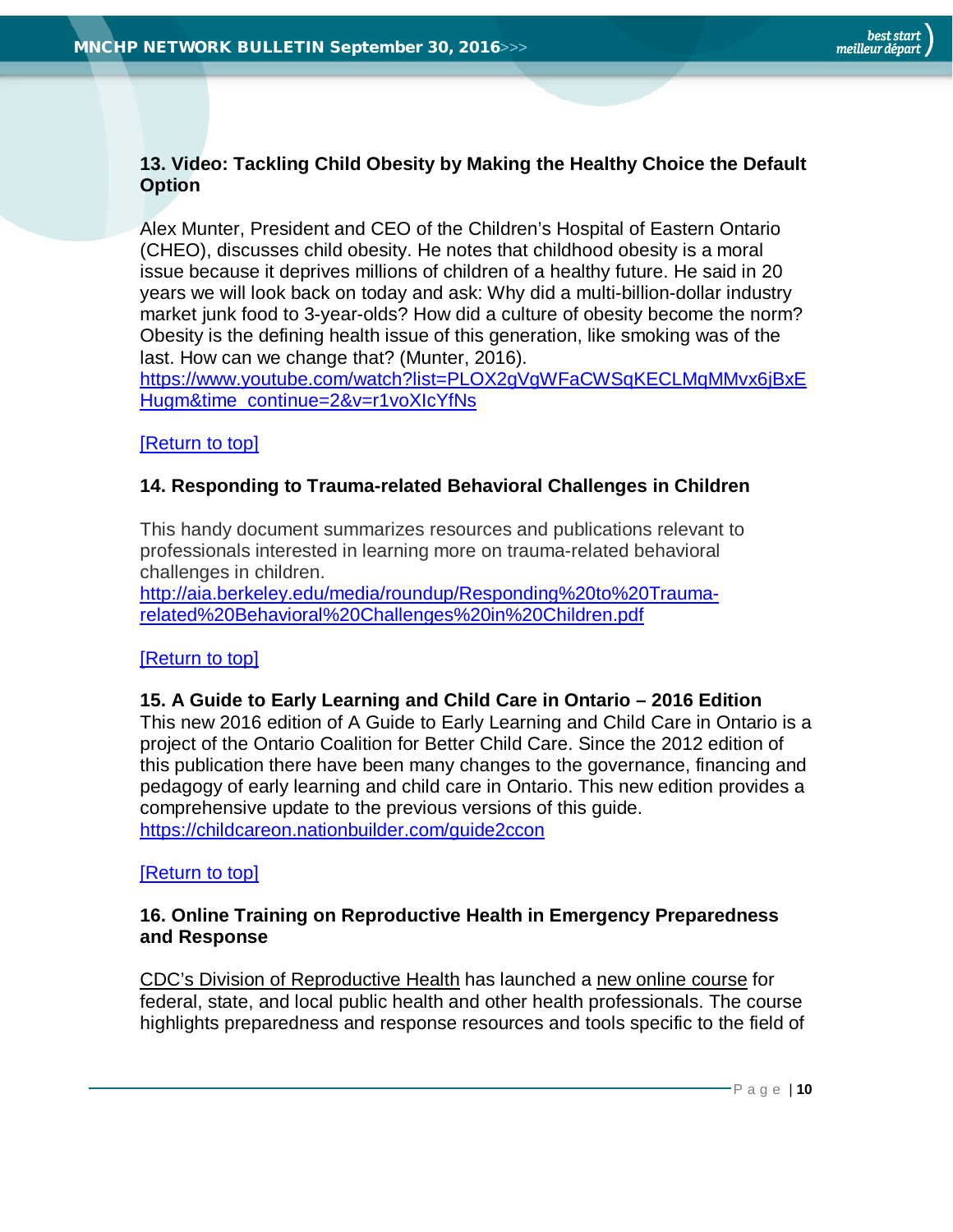best start meilleur départ

reproductive health in emergencies. The training provides learners the opportunity of obtaining Continuing Education Units (CEU), Continuing Medical Education (CME) or Continuing Nurses Education (CNE). [www.cdc.gov/reproductivehealth/emergency/training-course/index.html](http://www.cdc.gov/reproductivehealth/emergency/training-course/index.html)

[\[Return to top\]](#page-0-0)

# <span id="page-10-1"></span>VI. FEATURED BEST START RESOURCES

#### <span id="page-10-2"></span>**17. My Reproductive Life Plan - Booklet**

(available in French)

This booklet is for adults who want to have children someday, but not right now. It helps individuals understand how to protect their ability to have children, think about when to have children and how to have the healthiest baby possible when they are ready. Topics include writing a reproductive life plan, physical health, sexual health, mental health, family health history, and next steps. Also included are websites and organizations to support next steps. [www.beststart.org/resources/preconception/index.html](http://www.beststart.org/resources/preconception/index.html)

[\[Return to top\]](#page-0-0)

<span id="page-10-0"></span>About This Bulletin

*The Best Start Resource Centre thanks you for your interest in, and support of, our work. Best Start permits others to copy, distribute or reference the work for non-commercial purposes on condition that full credit is given. Because our MNCHP bulletins are designed to support local health promotion initiatives, we would appreciate knowing how this resource has supported, or been integrated into, your work [\(mnchp@healthnexus.ca\)](mailto:mnchp@healthnexus.ca). Please note that the Best Start Resource Centre does not endorse or recommend any events, resources, or publications mentioned in this bulletin.* 

**Information on the MNCHP Network**: Emai[l mnchp@healthnexus.ca](mailto:mnchp@healthnexus.ca) or visit [www.beststart.org/services/information.html](http://www.beststart.org/services/information.html) **To manage your subscription, unsubscribe from the listserv and access the MNCHP archives**: <http://lists.beststart.org/listinfo.cgi/mnchp-beststart.org> **To submit items for MNCHP Bulletins**: Emai[l mnchp@healthnexus.ca](mailto:mnchp@healthnexus.ca)

Contact Us **Best Start Resource Centre**: [http://beststart.org/index\\_eng.html](http://beststart.org/index_eng.html) **Health Nexus**:<http://en.healthnexus.ca/>